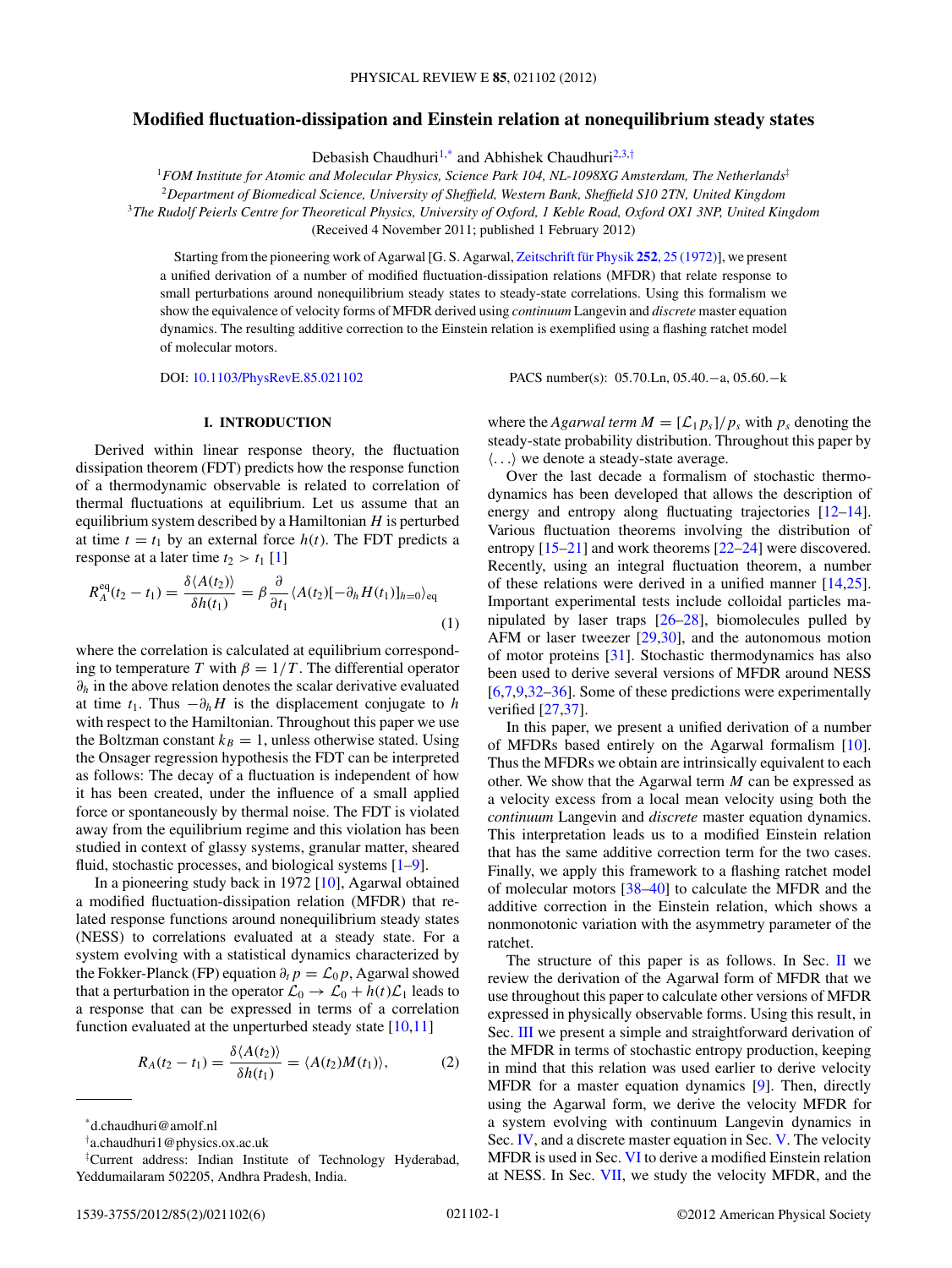<span id="page-1-0"></span>violation of the Einstein relation in a flashing ratchet model of molecular motors. Finally, in Sec. [VIII](#page-4-0) we summarize our main results and conclude.

#### **II. THE AGARWAL FORM OF MFDR**

The probability distribution  $p(\varsigma,t)$  of finding a system at state *ς* at time *t* evolves with time as

$$
\partial_t p(\varsigma, t) = \mathcal{L}(\varsigma, h) p(\varsigma, t), \tag{3}
$$

where  $\mathcal L$  is a general time evolution operator that depends on external force  $h(t)$ . For weak  $h$ , Taylor expanding the operator we get

$$
\mathcal{L}(\zeta, h) = \mathcal{L}_0(\zeta) + h(t)\mathcal{L}_1(\zeta),\tag{4}
$$

where  $\mathcal{L}_1 = [\partial_h \mathcal{L}]_{h=0}$ . The solution to Eq. (3) is

$$
p(\varsigma,t) = p_s + \int_{-\infty}^t d\tau e^{\mathcal{L}_0(t-\tau)} h(\tau) \mathcal{L}_1 p_s(\varsigma), \tag{5}
$$

where  $p_s$  denotes the steady-state distribution that obeys  $\mathcal{L}_0 p_s = 0$ . Then the response of any observable  $\langle A(t) \rangle =$  $\int d\varsigma A(\varsigma)p(\varsigma,t)$  to a force  $h(t)$  is

$$
R_A(t_2 - t_1) = \frac{\delta \langle A(t_2) \rangle}{\delta h(t_1)} = \int d\zeta A(\zeta) \frac{\delta p(\zeta, t_2)}{\delta h(t_1)}
$$
  
= 
$$
\int d\zeta A(\zeta) e^{\mathcal{L}_0(t_2 - t_1)} \mathcal{L}_1 p_s(\zeta)
$$
  
= 
$$
\int d\zeta A(\zeta) e^{\mathcal{L}_0(t_2 - t_1)} M(\zeta) p_s(\zeta), \qquad (6)
$$

where in the last step we used the Agarwal term  $M(\varsigma)$  =  $[\mathcal{L}_1 p_s]/p_s$ . By definition, the two-time correlation function is  $\langle A(t)B(0) \rangle = \int d\zeta \int d\zeta' A(\zeta)B(\zeta')p_2(\zeta,t;\zeta',0)$ , where  $p_2(\varsigma,t;\varsigma',0)$  is the joint probability distribution of finding the system at state  $\zeta'$  at time 0 and at state  $\zeta$  at time *t*. One can express  $p_2(\varsigma, t; \varsigma', 0) = w(\varsigma, t | \varsigma', 0) p(\varsigma', 0)$ , where  $w(\varsigma,t|\varsigma',0)$  is the transition probability. The time evolution  $\partial_t p = \mathcal{L}_0 p$  can be solved to obtain the transition probability at steady state  $w(\varsigma, t | \varsigma', 0) = \exp(\mathcal{L}_0 t) \delta(\varsigma - \varsigma')$ . Thus the two- $\int d\zeta A(\zeta) \exp(\mathcal{L}_0 t) B(\zeta) p_s(\zeta)$ . Therefore we can write Eq. (6) time correlation at a steady state takes the form  $\langle A(t)B(0) \rangle =$ as

$$
R_A(t_2 - t_1) = \langle A(t_2)M(t_1) \rangle. \tag{7}
$$

This is the *Agarwal form* of MFDR [\[10\]](#page-5-0). The derivation presented here used a continuum notation of the phase space variable  $\varsigma$ . However, the result is general, and can be derived similarly for a system that evolves through transitions between discrete states [see Eq.  $(21)$ ].

The Agarwal term in its operator form  $M(\varsigma) \equiv [\mathcal{L}_1 p_{\rm s}]/p_{\rm s}$ requires detailed knowledge of the probability distribution at a steady state. In the rest of this paper we focus on expressing this term in physically observable forms.

#### **III. MFDR IN TERMS OF STOCHASTIC ENTROPY**

The definition of nonequilibrium Gibb's entropy  $S =$  $-\int d\zeta p(\zeta,t) \ln p(\zeta,t) \equiv \langle s(t) \rangle$  has recently been used to get a definition of the stochastic entropy  $s(t) = -\ln p(\varsigma, t)$  [\[25\]](#page-5-0). For a master equation based discrete dynamics between states denoted by  $n(t)$ , the stochastic entropy can be written as  $s(t) = -\ln p_{n(t)}$ . Using this definition we obtain a simple interpretation of the Agarwal term in terms of stochastic entropy

$$
M = \frac{1}{p_s} \mathcal{L}_1 p_s = \left. \frac{\partial_h \mathcal{L}(h) p}{p} \right|_{h=0} = \left. \frac{\partial_h \partial_t p}{p} \right|_{h=0} = -\partial_t [\partial_h s]_{h=0}.
$$
\n(8)

In deriving the above relation we assumed that  $\mathcal{L}(h)$  is linear in *h*. We also used the fact that the steady-state distribution  $p_s = p|_{h=0}$ . Thus *M* is expressed as the time evolution of a variable conjugate to the external force *h* with respect to the stochastic system entropy *s*. In this sense, *s* in NESS plays a role similar to the Hamiltonian in equilibrium FDT. We can now write the MFDR at NESS as

$$
R_A(t_2 - t_1) = \frac{\partial}{\partial t_1} \langle A(t_2) [-\partial_h s(t_1)]_{h=0} \rangle.
$$
 (9)

The authors of Refs. [\[7,41\]](#page-5-0) found this relation by considering a perturbation that takes the system to a final steady state. Note that our simple and straightforward derivation does not require such an assumption, and thus the result is more general.

#### **A. Equilibrium FDT**

The FDT at equilibrium can easily be derived from Eq. (9). If, even in the presence of external perturbation the system remains at equilibrium, one can write down the probability distributions as  $p = \exp[-\beta(H - F)]$  where *F* is the free energy. This distribution leads to the relation  $[\partial_h p]_{h=0}$  =  $\beta$ [ $(\partial_h F - \partial_h H)p$ ]<sub>*h*=0</sub>. Note that the equilibrium displacement evaluated at  $h = 0$  is  $[\partial_h F]_{h=0} = 0$ . Thus we get the identity  $[\partial_h s]_{h=0} = -[(\partial_h p)/p]_{h=0} = \beta[\partial_h H]_{h=0}$ , which leads to the equilibrium FDT Eq. [\(1\)](#page-0-0).

#### **IV. VELOCITY MFDR USING LANGEVIN EQUATION**

Let us consider a Langevin system where the dynamics of a particle evolves by

$$
v = \mu f + \eta,\tag{10}
$$

where  $v = \dot{x}$  is the particle velocity,  $\mu$  is the mobility, and *f* denotes the total force imparted on the particle. The total force  $f(x,t)$  consists of a force due to interaction  $F(x)$  and an external time-dependent force  $h(t)$ :  $f(x,t) = F(x) + h(t)$ . The last term  $\eta$  denotes a thermal noise that obeys  $\langle \eta \rangle = 0$  and  $\langle \eta(t)\eta(0) \rangle = 2D\delta(t)$  with  $D = \mu T$  the equilibrium Einstein relation. The corresponding FP equation is

$$
\partial_t p(x,t) = -\partial_x j(x,t),
$$
  
with,  $j(x,t) = [\mu f(x,t) - D\partial_x] p(x,t).$  (11)

The velocity form of MFDR for a Langevin system was originally derived by the authors of Ref. [\[34\]](#page-5-0). Here we briefly outline the derivation starting from the Agarwal form. Equation  $(11)$  can be expressed as

$$
\partial_t p(x,t) = (\mathcal{L}_0 + h(t)\mathcal{L}_1)p(x,t),
$$

where  $\mathcal{L}_0 = -\partial_x(\mu F) + D\partial_x^2$  and  $\mathcal{L}_1 = -\mu \partial_x$ . Thus the Agarwal term  $M = -\mu(\partial_x p_s)/p_s$ , and  $TM = -D(\partial_x p_s)/p_s$ .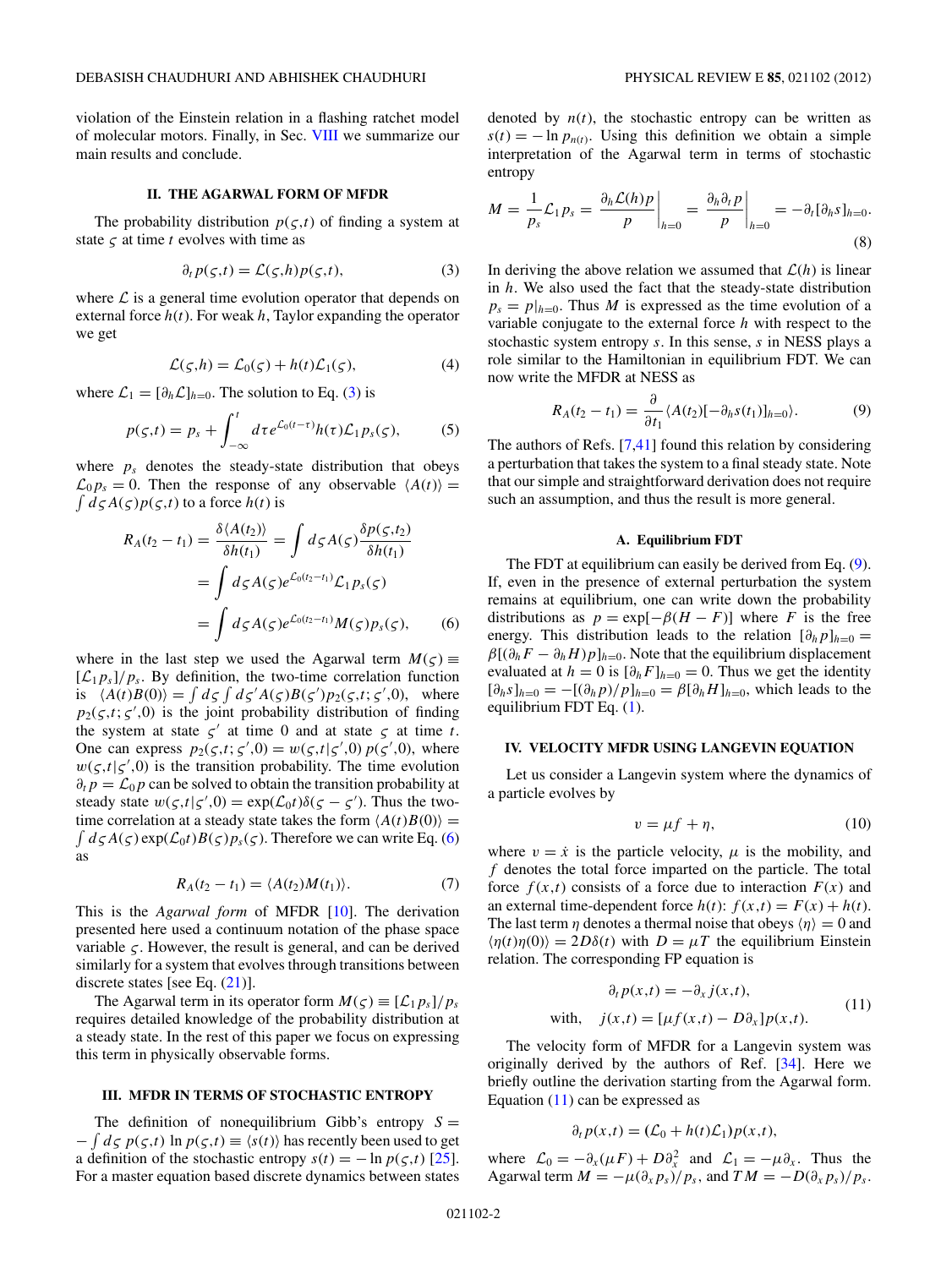<span id="page-2-0"></span>The definition of the steady-state current  $j_s$  leads to the relation  $D\partial_x p_s = \mu F(x) p_s(x) - j_s$ . Defining a local mean velocity at steady state  $v_s(x) = \frac{j_s}{p_s(x)}$  we can then rewrite  $TM = -D(\partial_x p_s)/p_s = v_s(x) - \mu F(x)$ . In this relation, using the Langevin equation at the initial steady state  $(h = 0)$ , we get  $TM = v_s - v + \eta$ . Thus, the response function

$$
TR_A(t_2 - t_1) = \langle A(t_2)[v(t_1) - v(t_1) + \eta(t_1)] \rangle.
$$
 (12)

Note that in the Langevin equation  $\mu h(t)$  and  $\eta(t)$  have the same status, and  $A(x,t)$  can be regarded as a functional of noise history. Then it can be shown that [\[34\]](#page-5-0)

$$
TR_A(t_2 - t_1) = D \frac{\delta \langle A(t_2) \rangle}{\delta \eta(t_1)} = \frac{1}{2} \langle A(t_2) \eta(t_1) \rangle.
$$
 (13)

Thus we can write Eq.  $(12)$  as

$$
R_A(t_2 - t_1) = \beta \langle A(t_2) [v(t_1) - v(t_1)] \rangle.
$$
 (14)

This is the *velocity form* of MFDR, which for the velocity response gives

$$
R_v(t_2 - t_1) = \beta \langle v(t_2)[v(t_1) - v(t_1)] \rangle.
$$
 (15)

Note that the steady-state average of *ν* is the same as the mean velocity

$$
\langle v_s \rangle = \int_{-L/2}^{L/2} dx p_s(x) v_s(x) = \mu \langle F \rangle - D[p_s]_{-L/2}^{L/2} = \langle v_s \rangle.
$$
\n(16)

The boundary term  $[p_s]_{-L/2}^{L/2} = 0$  either by a periodic boundary condition  $[34]$ , or by taking the boundaries to infinity where the probabilities vanish. If the system is at equilibrium,  $\nu = 0$ , and we get back the well-known equilibrium response

$$
R_v^{\text{eq}}(t_2 - t_1) = \beta \, \langle v(t_2)v(t_1) \rangle_{\text{eq}}.\tag{17}
$$

Therefore the nonequlibrium MFDR Eq.  $(15)$  can be viewed as the equilibrium FDT with an additive correction  $-\beta \langle v(t_2)v(t_1)\rangle$ .

It is interesting to note that using Eq.  $(13)$ , we can arrive at a nonequilibrium MFDR first obtained by the authors of Ref. [\[32\]](#page-5-0) for continuous Langevin dynamics and subsequently shown to be true for discrete spin variables (as well as for conserved and nonconserved order parameter dynamics) by the authors of Ref. [\[33\]](#page-5-0). Defining the position correlation function  $C_x(t_2,t_1) = \langle x(t_2)x(t_1) \rangle$  and the corresponding response function  $2T R_x(t_2,t_1) = \langle x(t_2) \eta(t_1) \rangle$  [using Eq. (13)], we get the modified MFDR

$$
\left(\partial_{t_1} - \partial_{t_2}\right) C_x(t_2, t_1) = 2TR_x(t_2, t_1) + A(t_2, t_1),\tag{18}
$$

where  $A(t_2,t_1) = \langle \mu f(t_1)x(t_2) - \mu f(t_2)x(t_1) \rangle$  is the so-called asymmetry which vanishes in the presence of time reversal symmetry. Note that causality demands that the response of the system at time  $t_2$  to a perturbation at time  $t_1$ ,  $R_x(t_2,t_1)$  is nonzero only when  $t_2 \geq t_1$ . Incorporating the time translation invariance and time reversal symmetry restores the equilibrium FDT  $TR_x(t_2,t_1) = \partial_{t_1} C_x(t_2,t_1)$ . Also note that the choice of the observable  $V$  in Ref.  $[36]$  as a one-dimensional  $(1D)$ 

coordinate  $x$ , reduces the second term on the right-hand side  $(\text{r.h.s})$  of Eq. (13) in Ref. [\[36\]](#page-5-0) to  $\langle (L - L^*)V(s)Q(t) \rangle =$  $\langle 2(j/\rho)\nabla xQ(t)\rangle = \langle vQ\rangle$ . Now setting  $Q \equiv v$  (velocity), leads Eq.  $(13)$  in Ref.  $[36]$  to Eq.  $(14)$  in our paper, the velocity form of MFDR.

#### **V. VELOCITY MFDR USING MASTER EQUATION**

We now focus on a master equation system where the time evolution occurs via transitions between discrete states. Following the authors of Ref. [\[34\]](#page-5-0), we first derive the discrete form of the Agarwal term *M*. Our main contribution in this section is to express *M* as an excess velocity, and thus arrive at a *velocity form* of MFDR, similar to the Langevin system.

We begin by considering a set of discrete states{*n*} and write down the corresponding master equation for the probability  $p_m(t)$  of finding the system in a state *m* at time *t* 

$$
\partial_t p_m(t) = \sum_n [w_{nm} p_n(t) - w_{mn} p_m(t)] \equiv \sum_n \mathcal{L}_{mn} p_n(t),
$$
\n(19)

where  $w_{mn}$  represents the transition rate from state  $m$  to  $n$ and is generally dependent on the external force *h*. The time evolution operator

$$
\mathcal{L}_{mn} = w_{nm} - \delta_{mn} \sum_{k} w_{mk}.
$$
 (20)

If the external force  $h(t)$  acting on the system is weak, Taylor expanding about  $h = 0$ , we get

$$
\mathcal{L}_{mn}(h) = (\mathcal{L}_0)_{mn} + h(t)(\mathcal{L}_1)_{mn}.
$$

In this relation

$$
(\mathcal{L}_1)_{mn} = w_{nm}\alpha_{nm} - \delta_{mn}\sum_k w_{mk}\alpha_{mk},
$$

where  $\alpha_{mn} = [\partial_h \ln w_{mn}]_{h=0}$  gives the relative change of rates. Note that the system is prepared in a NESS at  $h = 0$ characterized by the stationary distribution  $(p_n)_s$ . Then Eq. [\(6\)](#page-1-0) can be expressed in the discrete notation as

$$
R_A(t_2 - t_1) = \sum_{m,n} A_m \left[ e^{\mathcal{L}_0(t_2 - t_1)} p(t_1) \right]_{mn} M_n = \langle A(t_2) M(t_1) \rangle,
$$
\n(21)

where the Agarwal term is

$$
M_m = \frac{1}{(p_m)_s} \sum_n (\mathcal{L}_1)_{mn} (p_n)_s
$$
  
= 
$$
\sum_n \frac{(p_n)_s}{(p_m)_s} w_{nm} \alpha_{nm} - \sum_n w_{mn} \alpha_{mn}.
$$
 (22)

Now we use the above relation to derive the velocity form of MFDR. We assume a displacement *dmn* associated with each transition from state *m* to *n*. This has the property  $d_{mn} = -d_{nm}$ and gives a definition of velocity  $v(t) = \sum_{m} \delta(t - \tau_m) d_{m-1,m}$ [\[42\]](#page-5-0). A generalized detailed balance in the presence of the external force *h*

$$
\frac{w_{mn}(h)}{w_{nm}(h)} = \frac{w_{mn}(0)}{w_{nm}(0)} \exp[\beta h \, d_{mn}] \tag{23}
$$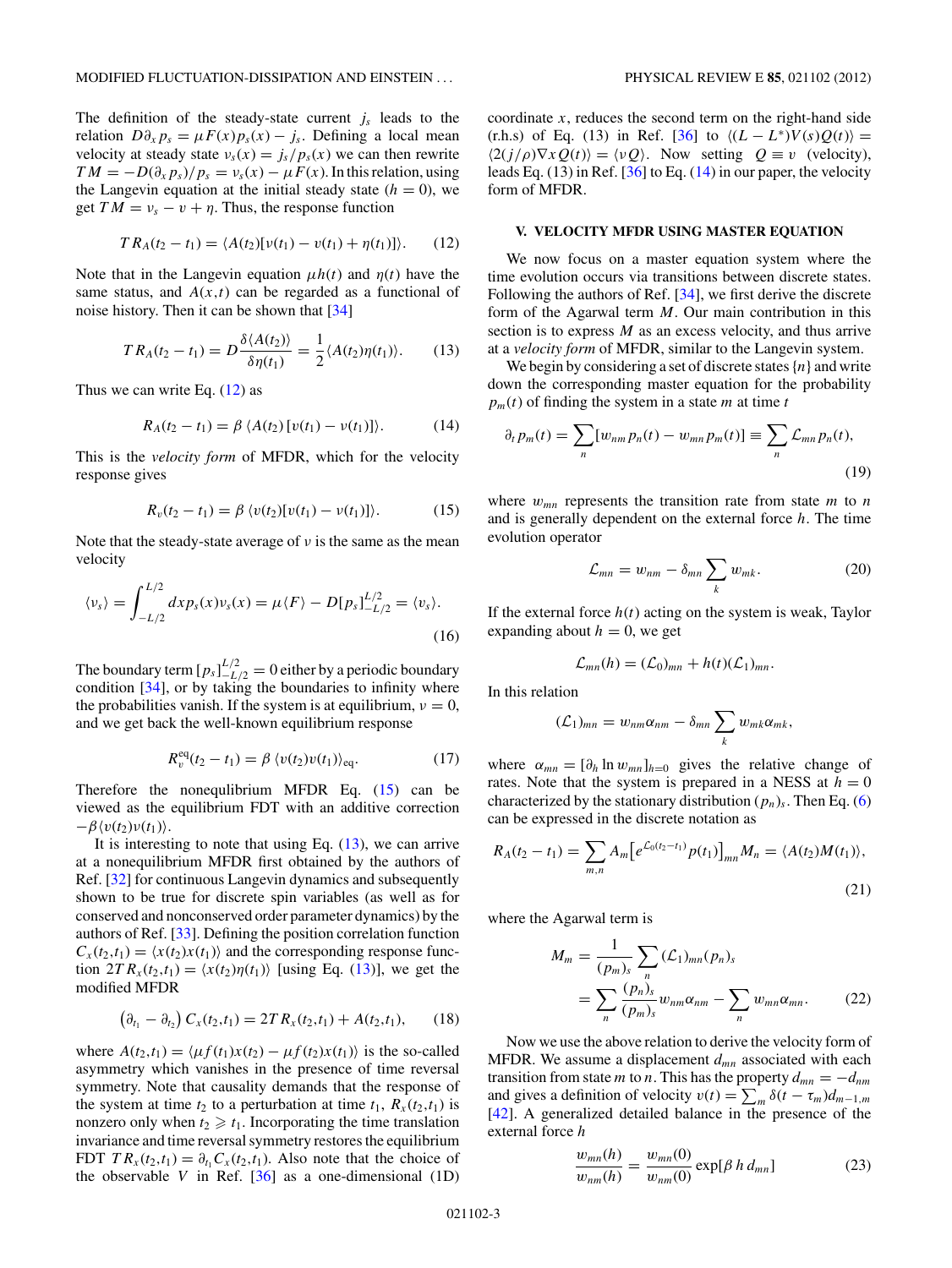<span id="page-3-0"></span>leads to the following useful relation

$$
\alpha_{mn} - \alpha_{nm} = \beta d_{mn}.\tag{24}
$$

We also utilize the probability current

$$
J_{mn} = p_m w_{mn} - p_n w_{nm} = -J_{nm}.
$$
 (25)

Then from Eq. [\(22\)](#page-2-0) we find the velocity form of the Agwarwal term

$$
M_m = \sum_{n} \frac{(p_n)_s}{(p_m)_s} w_{nm} \alpha_{nm} - \sum_{n} w_{mn} \alpha_{mn}
$$
  
= 
$$
\sum_{n} \frac{(p_n)_s}{(p_m)_s} w_{nm} (\alpha_{mn} + \beta d_{nm}) - \sum_{n} w_{mn} \alpha_{mn}
$$
  
= 
$$
\beta \sum_{n} \frac{(p_n)_s}{(p_m)_s} w_{nm} d_{nm} - \sum_{n} \frac{1}{(p_m)_s} (J_{mn})_s \alpha_{mn}
$$
  
= 
$$
\beta (v_m - v_m), \qquad (26)
$$

where

$$
v_m = \sum_{n} \frac{(p_n)_s}{(p_m)_s} w_{nm} d_{nm}, \beta v_m = \sum_{n} \frac{(J_{mn})_s}{(p_m)_s} \alpha_{mn}.
$$
 (27)

These relations lead to the *velocity form* of MFDR

$$
R_A(t_2 - t_1) = \sum_{m,n} A_m \left[ e^{\mathcal{L}_0(t_2 - t_1)} p(t_1) \right]_{mn} \left[ \beta(v_m - v_m) \right]
$$
  
=  $\beta \langle A(t_2) [v(t_1) - v(t_1)] \rangle.$  (28)

Note that Eq. (28) agrees with the results obtained by the authors of Refs. [\[7,9\]](#page-5-0). In particular, the authors of Ref. [\[9\]](#page-5-0) used the MFDR expressed in terms of stochastic entropy of the system  $s$  [Eq.  $(9)$ ] to obtain Eq.  $(28)$ . They used the total stochastic entropy  $s_{\text{tot}} = s + s_m$  where  $s_m$  is the stochastic entropy of the medium and showed

$$
\partial_h \dot{s}_m(t) = \sum_m \delta(t - \tau_m) d_{m-1,m} \equiv v(t) = \sum_m \delta_{n(t),m} v_m,
$$
  

$$
\partial_h \dot{s}_{\text{tot}}(t) = v(t) = \sum_m \delta_{n(t),m} v_m,
$$
 (29)

where  $v_m$  and  $v_m$  are given by Eq. (27).

Note the equivalence of Eq. (28) with Eq. [\(14\)](#page-2-0). Indeed the analogy of *ν* described here with the local mean velocity  $[j(x,t)/p(x,t)]$  in the Langevin system becomes even more clear when we compare the steady-state average  $\langle v_s \rangle$  =  $\sum_{m} (p_m)_s v_m$  with  $\langle v_s \rangle = \sum_{m} (p_m)_s v_m$  and find

$$
\langle v_s \rangle = T \sum_{mn} J_{mn} \alpha_{mn} = \sum_{mn} (p_n)_s w_{nm} d_{nm} = \langle v_s \rangle.
$$
 (30)

This relation is the same as Eq.  $(16)$  obtained for the Langevin system.

For a velocity response Eq.  $(28)$  readily leads us to Eq.  $(15)$ , already obtained in the context of Langevin dynamics. This completes one of the main achievements of this paper; the Agarwal formalism leads to the same form of velocity-MFDR for discrete master equation and continuum Langevin dynamics.

#### **VI. EINSTEIN RELATION**

Using the velocity MFDR [Eq. [\(15\)](#page-2-0) we find the mobility in NESS

$$
\mu_s = \int_0^\infty d\tau R_v(\tau) = \beta \int_0^\infty d\tau \langle v(\tau) [v(0) - v(0)] \rangle. \tag{31}
$$

On the other hand, the diffusion constant in an NESS having mean velocity  $\langle v_s \rangle$  is

$$
D_s = \int_0^\infty d\tau \langle [v(\tau) - \langle v_s \rangle][v(0) - \langle v_s \rangle] \rangle. \tag{32}
$$

Thus the mobility  $\mu_s$  and diffusion constant  $D_s$  at NESS do not satisfy the equilibrium Einstein relation (i.e.,  $D_s - T \mu_s =$  $I \neq 0$ ). The difference gives us the modification in the Einstein relation in terms of the *violation integral*

$$
I \equiv D_s - T \mu_s = \int_0^\infty d\tau [\langle v(\tau)v(0) \rangle - \langle v_s \rangle^2]. \tag{33}
$$

Since the form of velocity MFDR for the Langevin equation [Eq.  $(14)$ ] and master equation [Eq.  $(28)$ ] are the same, we get the same modified Einstein relation for both the cases.

### **VII. FLASHING RATCHET MODEL OF MOLECULAR MOTORS**

In this section we apply the concepts developed so far in this paper on a specific realization of the flashing ratchet model of molecular motors [\[38–40,43,44\]](#page-5-0). In particular, we calculate the velocity MFDR for this model and derive the violation integral of the corresponding nonequilibrium Einstein relation.

A molecular motor (e.g., kinesin) moves along a polymeric track (e.g., microtubule in a strongly fluctuating thermal environment utilizing intrinsic local assymmetry of the track and chemical energy provided by hydrolysis of Adenosine triphosphate (ATP) to Adenosine diphosphate (ADP) and a phosphate). The binding and hydrolyzing of ATP changes the strength of the interaction of the motor with the polymeric track [\[43\]](#page-5-0). Thus a simple two-state approximation of the dynamics of motor proteins was proposed [\[43,44\]](#page-5-0) where the motor encounters a locally asymmetric but globally periodic potential whose height switches between a large and a small value.

We consider a flashing-ratchet model where the system switches between two states, (1) on state: stochastic motion in an asymmetric piecewise linear potential, (2) off state: simple 1D diffusion (Fig. [1\)](#page-4-0). The probability distributions in the two states  $p_{1,2}(x,t)$  evolve by [\[44\]](#page-5-0)

$$
\begin{aligned}\n\partial_t p_1 + \partial_x j_1 &= \omega_2 p_2 - \omega_1 p_1, \\
\partial_t p_2 + \partial_x j_2 &= -\omega_2 p_2 + \omega_1 p_1,\n\end{aligned}
$$

where  $j_1 = -D\partial_x p_1$  and  $j_2 = -D[p_2\partial_x(W/T) + \partial_x p_2]$ , and  $\omega_{1,2}$  denote the transition rates. In the on state, the potential *W*(*x*) is periodic *W*(*x*) = *W*(*x* +  $\lambda$ ) with period  $\lambda = (a +$ *b*). Within one period,  $W(x) = (W_0/a)x$  if  $0 \le x < a$ , and  $W(x) = (W_0/b)(\lambda - x)$  if  $a \le x < \lambda$ .

We perform molecular dynamics simulations of a particle moving under the influence of the above-mentioned ratchet potential in the presence of a Langevin heat bath. We use stochastic switching between the on and off states with a constant switching rate  $\omega_1 = \omega_2$ . From this simulation, in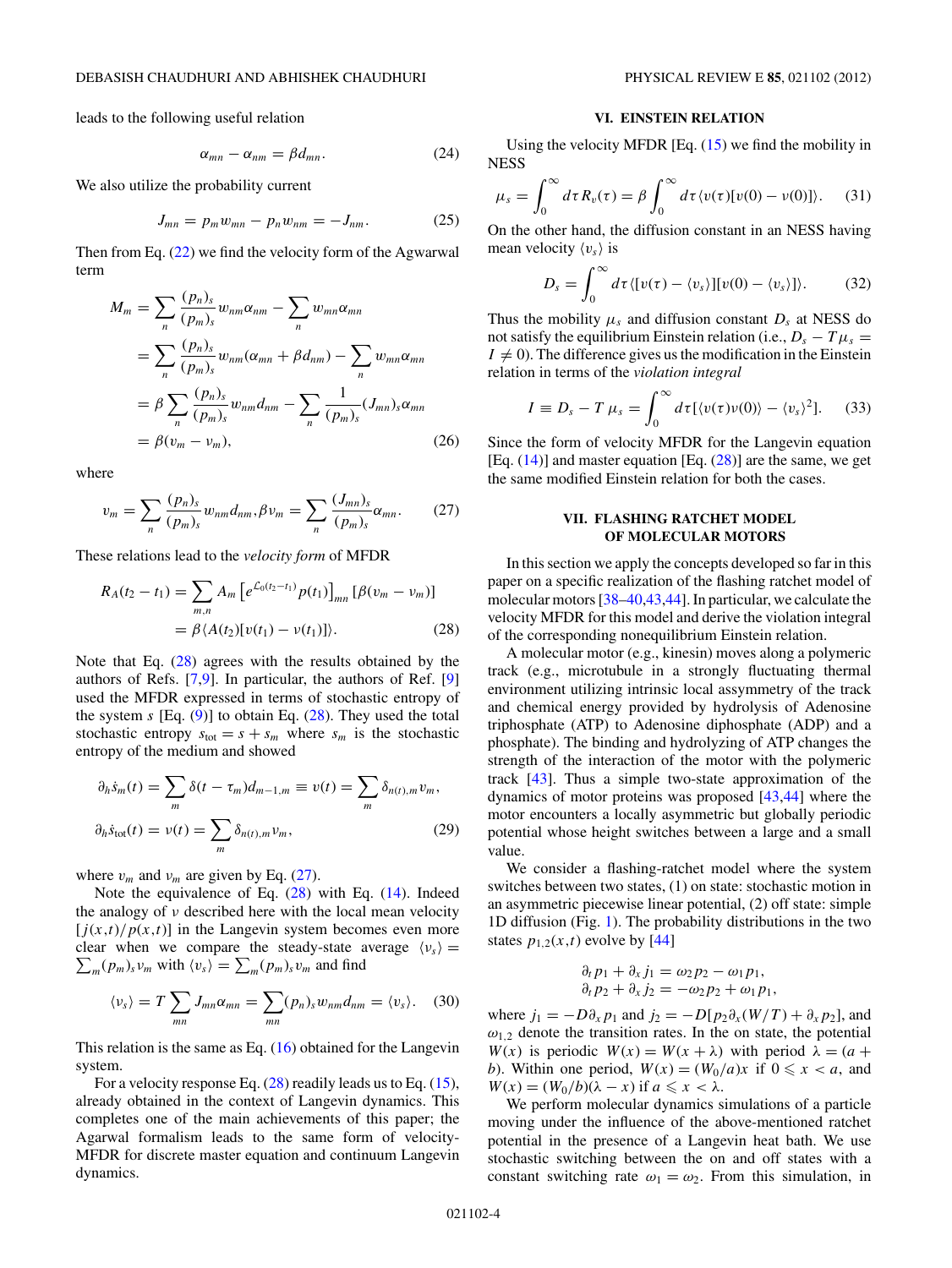<span id="page-4-0"></span>

FIG. 1. Flashing ratchet model: The potential height switches between  $W = 0$  (off state) and  $W_0$  (on state). The asymmetry of the potential in the on state is described by the inequality  $a \neq b$ .  $\omega_{1,2}$ denote transition rates between on and off states.

Fig. 2, we plot the velocity-response function  $k_B T R_v(\tau)$  and the related steady-state correlations  $\langle v(\tau)v(0) \rangle$ ,  $\langle v(\tau)v(0) \rangle$ [Eq. [\(15\)](#page-2-0)]. The parameter values we use are enlisted in Fig. 2 and are typical of microtubule associated molecular motors [\[45\]](#page-5-0). At long time, both  $\langle v(\tau)v(0) \rangle$  and  $\langle v(\tau)v(0) \rangle$  decorrelate to  $\langle v_s \rangle^2$ . We utilize the correlation functions to determine the mobility  $\mu_s$ , diffusion constant  $D_s$ , and the violation integral  $I = D_s - k_B T \mu_s$  (see Fig. 2).

We calculate the dependence of the steady-state mobility  $k_B T \mu_s$ , diffusion constant  $D_s$ , and the violation integral *I* on the asymmetry parameter  $\alpha = a/\lambda$  (Fig. 3) where  $\alpha = 1/2$ denotes the symmetric ratchet. This calculation leads us to the curious result that all three quantities have a minimum at  $\alpha = 1/2$ . The steady-state diffusion constant  $D_s$  in the flashing ratchet is always suppressed  $(D_s < D)$ , and moves closer to the free diffusion *D* for the most asymmetric ratchet. Note that the violation integral quantifies the difference between



FIG. 2. (Color online) Velocity correlations and response: velocity response  $k_B T R_v(\tau)$ , correlation function of the velocity with the local mean velocity  $\langle v(\tau)v(0) \rangle$ , and velocity autocorrelation function  $\langle v(\tau)v(0) \rangle$  as a function of time. The parameter values used to obtain these curves are  $\lambda = 8$  nm,  $a/\lambda = 0.1$ ,  $D = 0.009 \,\mu \text{m}^2 \text{ s}^{-1}$ ,  $k_B T = 4.2 \text{ pN nm}, W_0 = 18.85 k_B T$ , and simulation time step  $\delta t =$  $1.8 \times 10^{-6}$  s. The transition rates are chosen to be equal with  $w_1 = w_2 = 3536 \,\mathrm{s}^{-1}$ . With these parameter values we find  $D_s =$  $0.0084 \ \mu \text{m}^2 \text{ s}^{-1}, k_B T \ \mu_s = 0.0057 \ \mu \text{m}^2 \text{ s}^{-1},$  and the violation integral  $I = 0.0027 \mu m^2 s^{-1}$ . The mean velocity in a steady state is  $\langle v_s \rangle =$  $2.04 \mu m/s$ .



FIG. 3. (Color online) Flashing ratchet: diffusion constant *Ds*, mobility  $k_B T \mu_s$ , and violation integral *I* as a function of asymmetry parameter  $\alpha = a/\lambda$ . All the other parameter values are the same as in Fig. 2.

NESS and equilibrium, with equilibrium requiring  $I = 0$ . The symmetric ratchet does not generate a unidirectional motion, but the switching between the on and off states keeps the system out of equilibrium. Thus, though the violation integral reaches its minimum at  $\alpha = 1/2$  it remains  $I \neq 0$ . Setting the switching rates  $\omega_1, \omega_2 = 0$  would restore equilibrium with  $I = 0$ . The dependence of *I* on various models and parameter values at different NESS is yet to be fully understood.

While the calculation of all the other quantities from our simulations are straightforward, *ν*(*t*) demands a special mention. The local mean velocity  $v(x)$  is the stochastic particle velocity *v* averaged over the subset of trajectories passing through *x*. At a steady state, this definition is the same as  $v_s(x) = \frac{j_s}{p_s(x)}$  where the mean current is constant everywhere:  $j_s = \rho \langle v_s \rangle$  with  $\langle v_s \rangle$  the mean velocity at steady state and  $\rho = 1/\lambda$  the mean density. In calculating  $\langle v(\tau)v(0) \rangle$ , the local mean velocity at time *t* is obtained by identifying the value of  $v(x)$  corresponding to the position *x* visited by the particle at that instant.

# **VIII. SUMMARY**

We have presented a unified derivation of MFDRs at NESS using the Agarwal formalism. Thus all the various versions of MFDR that we derived in this paper are intrinsically equivalent to each other. We showed that the response function around any NESS can be expressed as a correlation between the observable and a variable conjugate to the external force with respect to the system's stochastic entropy production. For both a continuum Langevin and a discrete master equation system, we have shown that the nonequilibrium form of FDT involving velocity response can be expressed as an equilibrium one and an additive correction. The correction in both these cases is a correlation function of the velocity with a local mean velocity. The resulting modification of the Einstein's relation gives the violation in terms of a time integral over this additive correction.